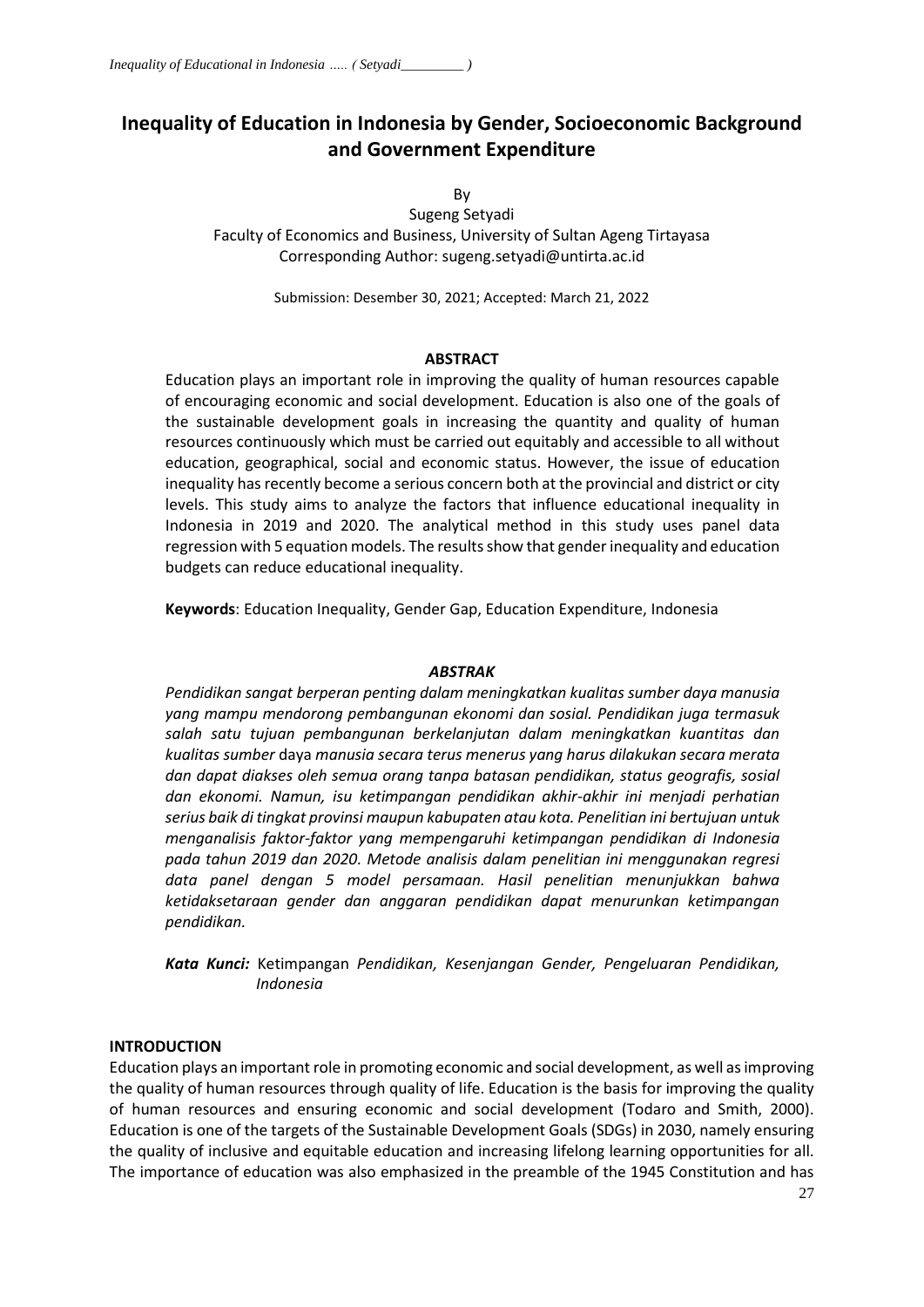become one of the national ideals and the ideals of the nation's life. Given the central role of education, Therefore, it is important to continue to increase the quantity and quality of education so that it can be carried out evenly and can be accessed by everyone without educational restrictions, geographical conditions, social and economic status. However, the issue of education inequality has recently become a worrying concern both at the provincial and district or city levels. One indicator that can be used to describe inequality and equity in educational attainment among residents of a region is the Gini coefficient of education. According to Thomas et al (2000), the educational Gini index close to 1 indicates a higher inequality in educational attainment. Meanwhile, if it is close to 0, it indicates a lower educational inequality. An overview of educational inequality in 34 provinces of Indonesia can be seen in Figure 1. below:



Figure 1. Education Inequality in 34 Provinces in Indonesia, 2020 Source: Central Bureau of Statistics, 2020

Figure 1. shows education inequality in 34 provinces in Indonesia in 2020. The provinces with the highest educational inequality are Papua (0.418), West Nusa Tenggara (0.299), and West Kalimantan (0.296), while the lowest is DKI Jakarta (0.156), Riau Islands (0.188), and Moluccas (0.196). Based on these data, educational attainment among provinces in Indonesia has not yet been fully felt or accessed, especially by people in Eastern Indonesia such as Papua, where the level of educational inequality is very high compared to other provinces.

Education is the main capital for humans to prosper. The importance of the role of education in improving welfare demands the need for equal distribution of education in each region regardless of socio-economic background, gender and race. In equal distribution of education, it is necessary to know the factors that influence educational inequality, such as gender inequality, the percentage of the population who have a school diploma (Elementary, Middle School, High School and University), the education budget, the percentage of the poor, income inequality and GRDP per capita. Equality in education is a matter of how the education system can provide the widest possible education opportunities for all citizens which are the responsibility of all parties, including the central government and local governments. The gender gap in education shows a gap between women and men in obtaining benefits from education (Nugroho, 2011). The gender gap in education is still widening. This leads to the unfortunate situation that often occurs with girls especially from low-income families, where they often face very difficult choices.

Todaro and Smith (2011) argue that in most developing countries, young women are less educated than men. In much of the world, girls still lag behind boys. The majority of people who are illiterate and out of school in developing countries are women. Based on data from BPS, the population aged 10 years and over who are illiterate is 2.32 percent for men and 4.92 percent for women. So it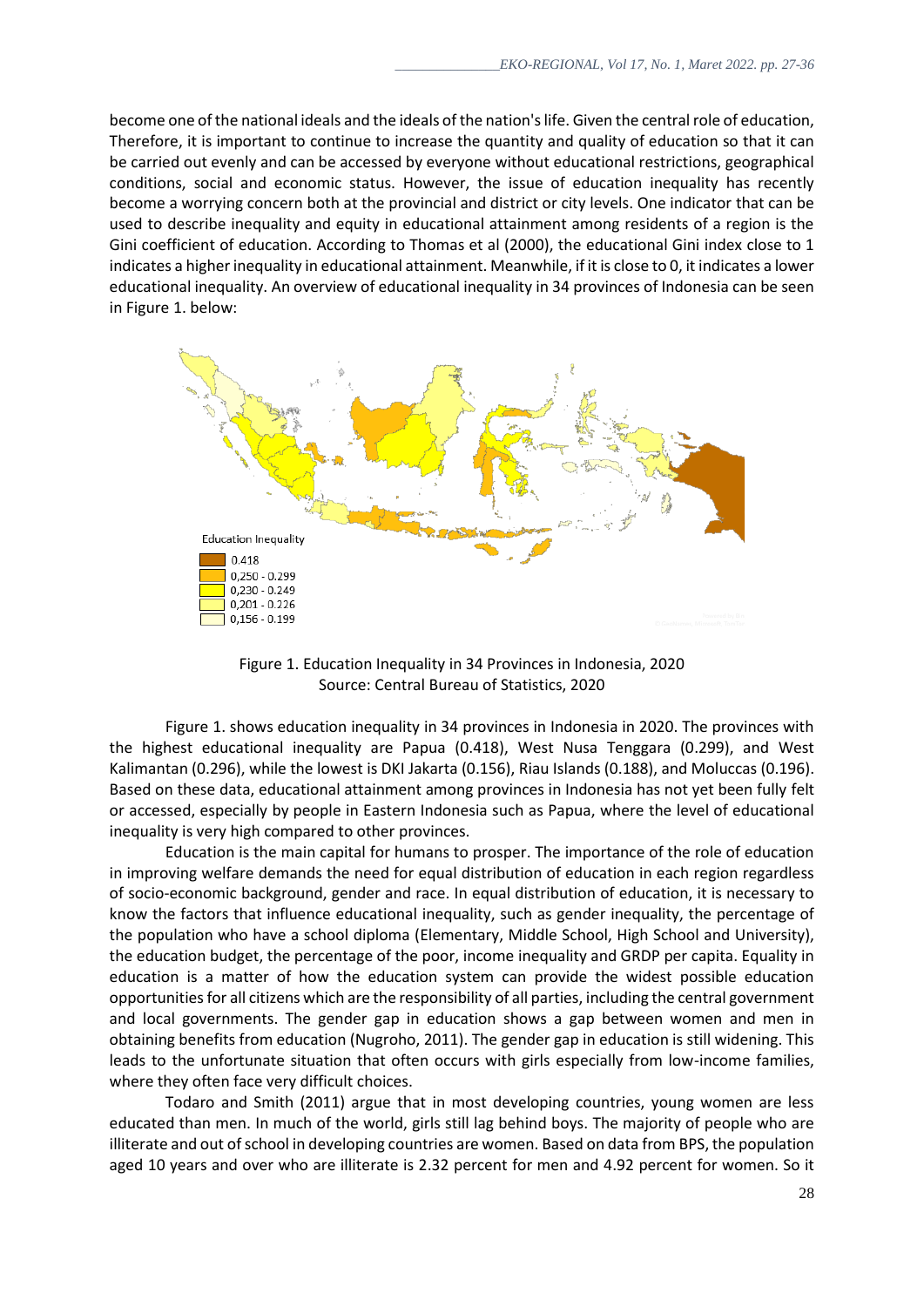can be concluded that the gender gap in education between women and men in Indonesia in 2020 is 2.6 years. Reducing the gender gap in the education sector is needed to address educational inequality. Previous research conducted by (Sholikhah et al., 2014; Harahap et al., 2020) showed that the greater the gender inequality, the higher the level of educational inequality. However, the results of this study are different from the research conducted by (Hamzah et al., 2017; Banzragch et al., 2019) which showed that gender inequality has a negative relationship with educational inequality.

Todaro and Smith (2011) find that the provision of educational institutions is limited by the level of public spending. More government funding for education will improve facilities, access and quality of education in order to increase the level of education. The government can increase the capacity of human resources and the productive capacity of the nation through education. Based on research conducted by (Amin et al., 2020; Hamzah et al., 2017; Bustomi, 2012) the education budget has a negative and significant effect on educational inequality. This means that the greater the budget issued by the government for the education sector, the greater the education inequality in a region. However, the results of this study are different from the research conducted by (Adiningtyas & Budyanra, 2020; Banunu, 2021)

Another factor that causes inequality in education is the high income inequality that occurs in the community. The condition where the distribution of income received by the community is uneven, so that there is a difference between people who earn high and low incomes. Todaro and Smith (2011) show that there is a positive relationship between education level and income level. The higher the education inequality achieved by the population of a region, the higher the income inequality. The results of previous studies which state that income inequality causes educational inequality, the results of the study (Harahapet al., 2020) show that income inequality has a positive and significant influence on inequality, The higher the income inequality, the smaller the opportunity for people to access education. However, this is different from the research conducted (Bustomi, 2012) which concluded that income inequality has no effect and has a negative coefficient value on educational inequality.

Poverty is also one of the factors that influence inequality in education. Poverty has a large enough impact on demand and school enrollment rates where the education level of the poor will be low. Poverty and inequality in education A person can be said to be poor or living below the poverty line if income or access to goods and services is relatively low. In absolute terms, a person is said to be poor if his income or standard of living is really below the poverty line (Harahap et al., 2020). Several previous studies related to the effect of poverty on educational inequality that have been studied by (Adiningtyas & Budyanra, 2020; Banunu, 2021; Harahap et al., 2020; Soejoto et al., 2016) show that poverty has a positive effect on educational inequality. That is, the poorer an area, the higher the educational inequality. This happens because of the economic factors of poor families. Children from poor families have few opportunities to go to school because they prefer to help their parents in meeting the economic needs of the family rather than continuing their education. Thus, educational inequality between community groups will be even greater.

There have been many previous studies examining the factors that influence educational inequality. However, there are not many studies that use social and economic variables on educational inequality in one research scope. So this study aims to identify the variables of gender inequality, education budget, percentage of poor people, income inequality, GRDP per capita and percentage of population who have a school diploma on educational inequality in 34 provinces in Indonesia in 2019 and 2020. So what is expected from this research can be used as policy recommendations from social and economic factors in reducing educational inequality in Indonesia and can be achieved in accordance with the 2030 SDGs target.

#### **METHODS**

This study aims to analyze the factors that influence educational inequality in 34 provinces of Indonesia in 2019 and 2020. The type of data used in this study is quantitative data in the form of secondary data obtained from the publications of the Central Statistics Agency. This study processes data from the dependent variable of the Gini Index of education as a variable of income inequality. While the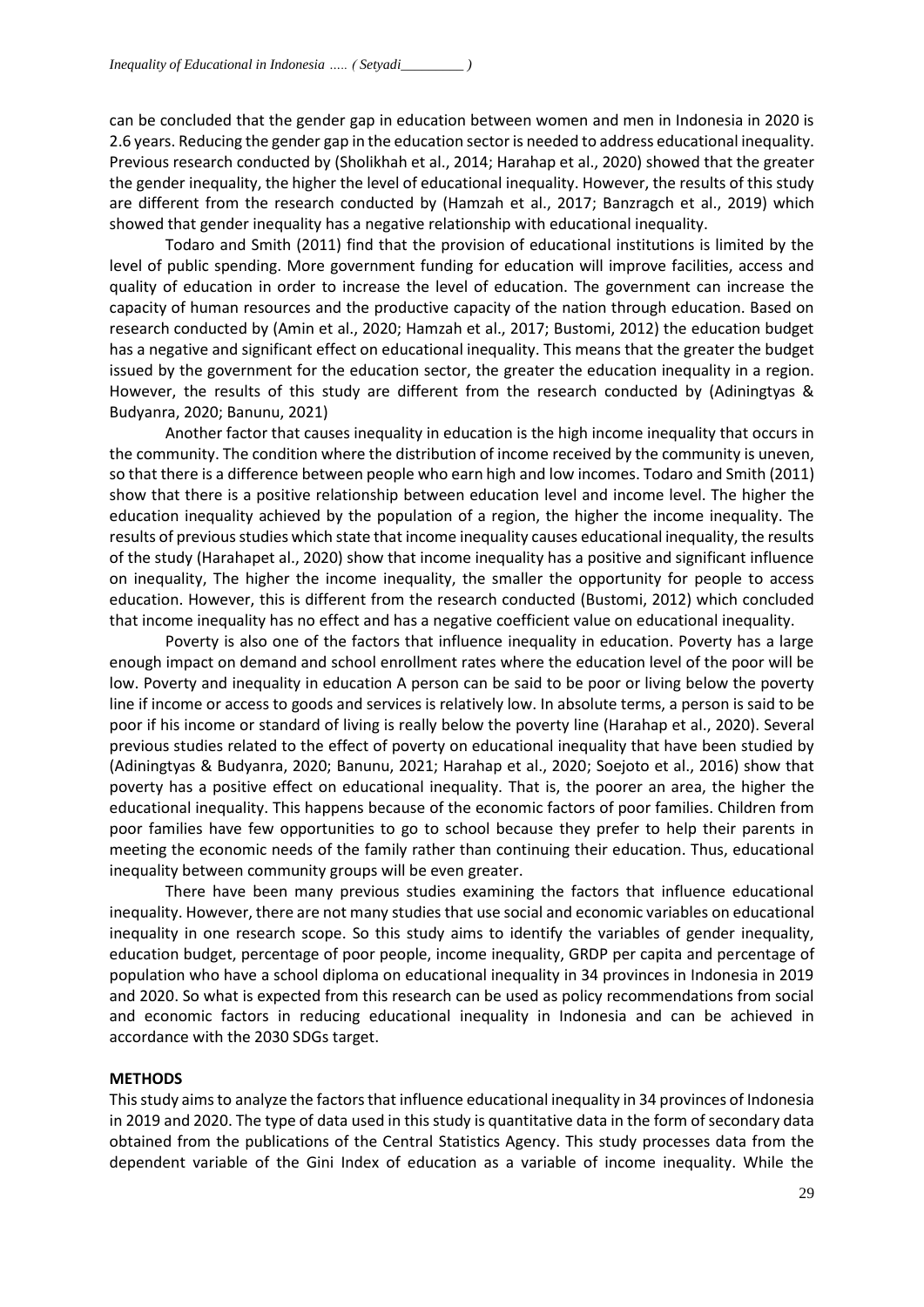independent variables used are gender inequality, education budget, percentage of the poor, income inequality, GRDP per capita and the percentage of the population who have a school diploma (elementary, junior high, high school and college). Baseline controls and additional controls variables as elements that do not change during the experiment. In other words, the control variable is a stimulus variable that makes it easier for researchers to understand the variables being tested. The data analysis used in this research is the panel data regression method with the following equation model:

# $EDUCINEQ_{it} = \beta_0 + \beta_1 GENDERGAP_{it} + \beta_2 EDUCSPEND_{it} + \delta$ . CONTROLS<sub>it</sub> +  $\varepsilon_{it}$

The operational definition of each variable can be seen in Table 1. The following:

| Variable Code and Label                         | <b>Definition Variable</b>                                                                                                                     |
|-------------------------------------------------|------------------------------------------------------------------------------------------------------------------------------------------------|
| Dependent Variable                              |                                                                                                                                                |
| <b>EDUCINEQ</b>                                 | Educational inequality as measured by                                                                                                          |
| Education Inequality (Index)                    | <b>Education Gini Coefficient</b>                                                                                                              |
| Independent Variable                            |                                                                                                                                                |
| <b>GENDERGAP</b>                                | The ratio of female illiterates to male illiterates                                                                                            |
| Gender Gap (Percent)                            |                                                                                                                                                |
| <b>EDUCSPEND</b>                                | The amount of government spending on the education sector                                                                                      |
| <b>Education Spending (Persen)</b>              | from the total Physical DAK budget per total number of<br>students at all levels of education, expressed as a percentage of<br>GRDP per capita |
| <b>Baseline Controls</b>                        |                                                                                                                                                |
| <b>POVERTY</b>                                  | Percentage of population below the poverty line                                                                                                |
| Poverty (Percent)                               |                                                                                                                                                |
| <b>GINI</b>                                     | The Gini coefficient on the Lorenz curve, the cumulative                                                                                       |
| Gini Ratio (Index)                              | expenditure curve compares the distribution of certain                                                                                         |
|                                                 | variables with the same distribution representing the                                                                                          |
|                                                 | cumulative percentage of the population                                                                                                        |
| <b>GRDP</b>                                     | Gross regional domestic product per capita at 2010 constant                                                                                    |
| <b>Gross Regional Domestic Product</b>          | prices                                                                                                                                         |
| (Thousand Rupiah)<br><b>Additional Controls</b> |                                                                                                                                                |
| PRIMARY                                         |                                                                                                                                                |
| <b>Primasty School (Percent)</b>                |                                                                                                                                                |
|                                                 | Pecentage of Population aged 15 Years in Urban and Rural and<br>The Highest School Certificate Owned (Primary School)                          |
| <b>SECONDARY</b>                                | Pecentage of Population aged 15 Years in Urban and Rural and                                                                                   |
| Junior High School (Percent)                    | The Highest School Certificate Owned (Junior High School)                                                                                      |
| <b>TERTIARIES</b>                               |                                                                                                                                                |
| Senior High School (Percent)                    | Pecentage of Population aged 15 Years in Urban and Rural and                                                                                   |
|                                                 | The Highest School Certificate Owned (Senior High School)                                                                                      |
| <b>HIGHER</b>                                   |                                                                                                                                                |
| Diploma/Bachelor/Master/Doctor                  | Pecentage of Population aged 15 Years in Urban and Rural and                                                                                   |
| (Percent)                                       | The Highest School Certificate Owned                                                                                                           |
|                                                 | (Diplom/Bachelor/Master/Doctor)                                                                                                                |
|                                                 |                                                                                                                                                |

Table 1. Operational Variables

Source: Central Bureau of Statistics, 2019-2020

Thomas et al. (2001) calculated education inequality using the formulation of the education Gini index by adapting (Thomas et al. 2001), as follow: Calculating the Gini Index of Education by using the following: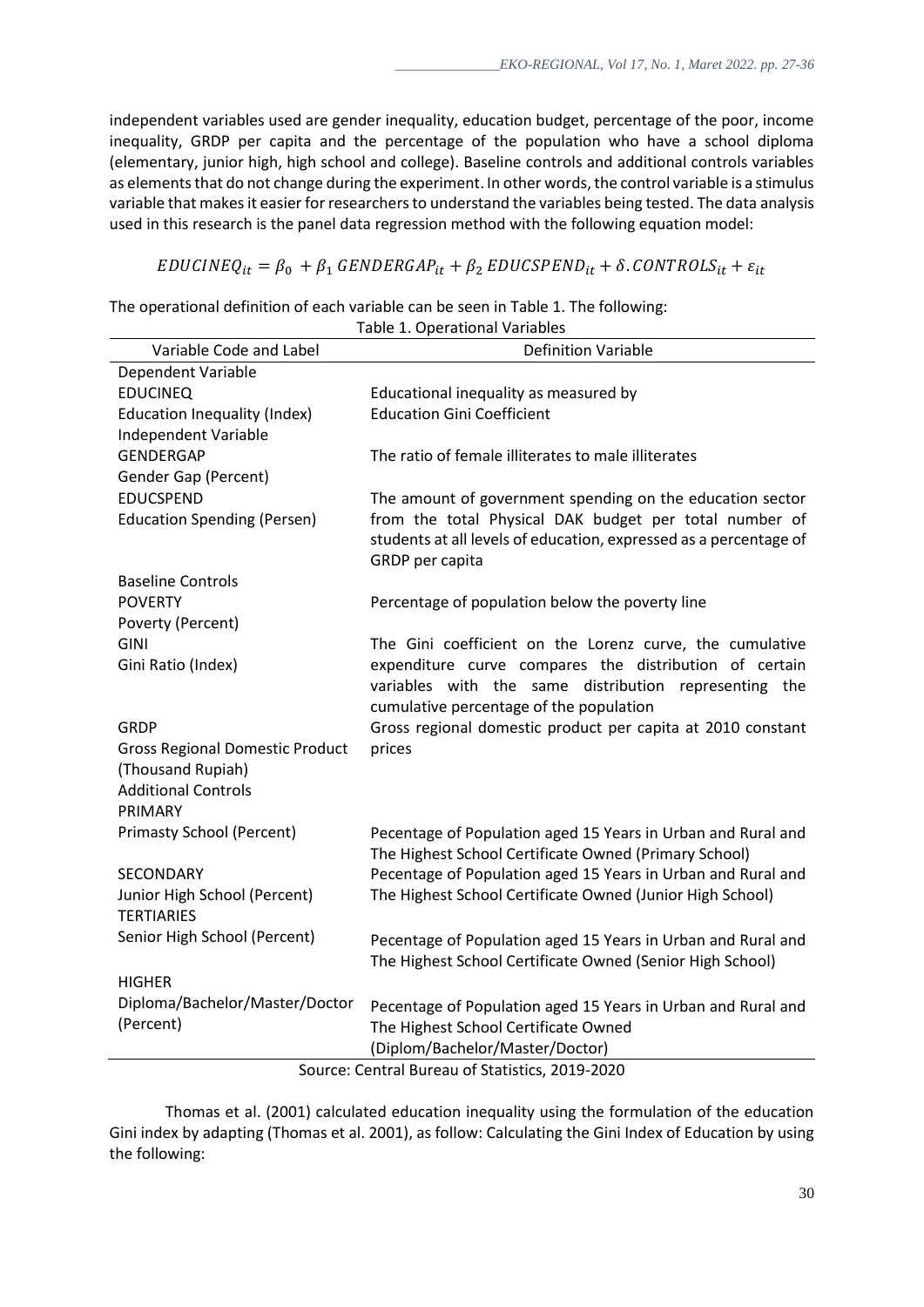$$
E = \left(\frac{1}{\mu}\right) \sum_{i=2}^{n} \sum_{j=1}^{i=1} p i |y i - y j| p j
$$

Description:

| E         | = Education Gini Index based on distribution of school achievement   |
|-----------|----------------------------------------------------------------------|
| $\mu$     | = The average length of schooling of the population in question      |
| pi and pi | = Proportion of population with definite level of school achievement |
| yi and yi | = Years of schooling at different levels of educational attainment   |
| n.        | = Number of school achievement categories in the data                |

For reasons of data availability, this study used  $n = 5$ , with the following categories: not graduating from elementary school, graduating from elementary school, graduating from junior high school, graduating from high school, and university. With 5 school level achievement categories then:

$$
E = \left(\frac{1}{\mu}\right)(P_2(Y_2 - Y_1)P_1 + P_3(Y_3 - Y_1)P_1 + P_3(Y_3 - Y_2)P_2 + \dots + P_n(Y_n - Y_1)P_1 + P_n(Y_n - Y_2)P_2 + \dots + P_n(Y_n - Y_{n-1})P_{n-1})
$$

Description:

| E              | = Education Gini index based on the distribution of school achievement |
|----------------|------------------------------------------------------------------------|
| $\mu$          | = Average years of schooling of the population concerned               |
| P <sub>1</sub> | = population proportion not completed in primary school                |
| P <sub>2</sub> | = Proportion of population graduated from elementary school            |
| P <sub>3</sub> | = Proportion of population graduated from junior high school           |
| P <sub>4</sub> | = Proportion of population graduated from high school                  |
| P <sub>5</sub> | = College population proportion                                        |
|                | To calculate years of schooling at 5 levels then:                      |

| Not completed in primary school | : 3 years      |
|---------------------------------|----------------|
| finished elementary school      | : 6 years      |
| High school graduate            | : 9 years      |
| finished high school            | : 12 years old |
| University                      | $: 15$ years   |
|                                 |                |

The Education Gini Index can be used to determine the level of equity in education. The Gini index ranges from 0 (Perfect Evenness) and 1 (Perfect Inequality). Education Gini Index 0,7 = very high inequality, Education Gini index 0,5 – 0,7 = high inequality, Education Gini index 0,36 – 0,49 = moderate inequality, Education Gini index 0,2 – 0,35 inequality low, and Education Gini Index less than 0,2 = Very low inequality (Todaro, 2011).

## **RESULTS AND DISCUSSIONS**

The selection of the best model in the panel data regression method consists of 3 models, namely the Common Effect Model (CEM), Fixed Effect Model (FEM) and Random Effect Model (REM). The best model was selected through the Chow Test and Hausman Test. This study has followed the steps to select the best model, and concluded that the appropriate model is the Fixed Effect Model (FEM). As shown in Table 2, two tests state that FEM is the best model.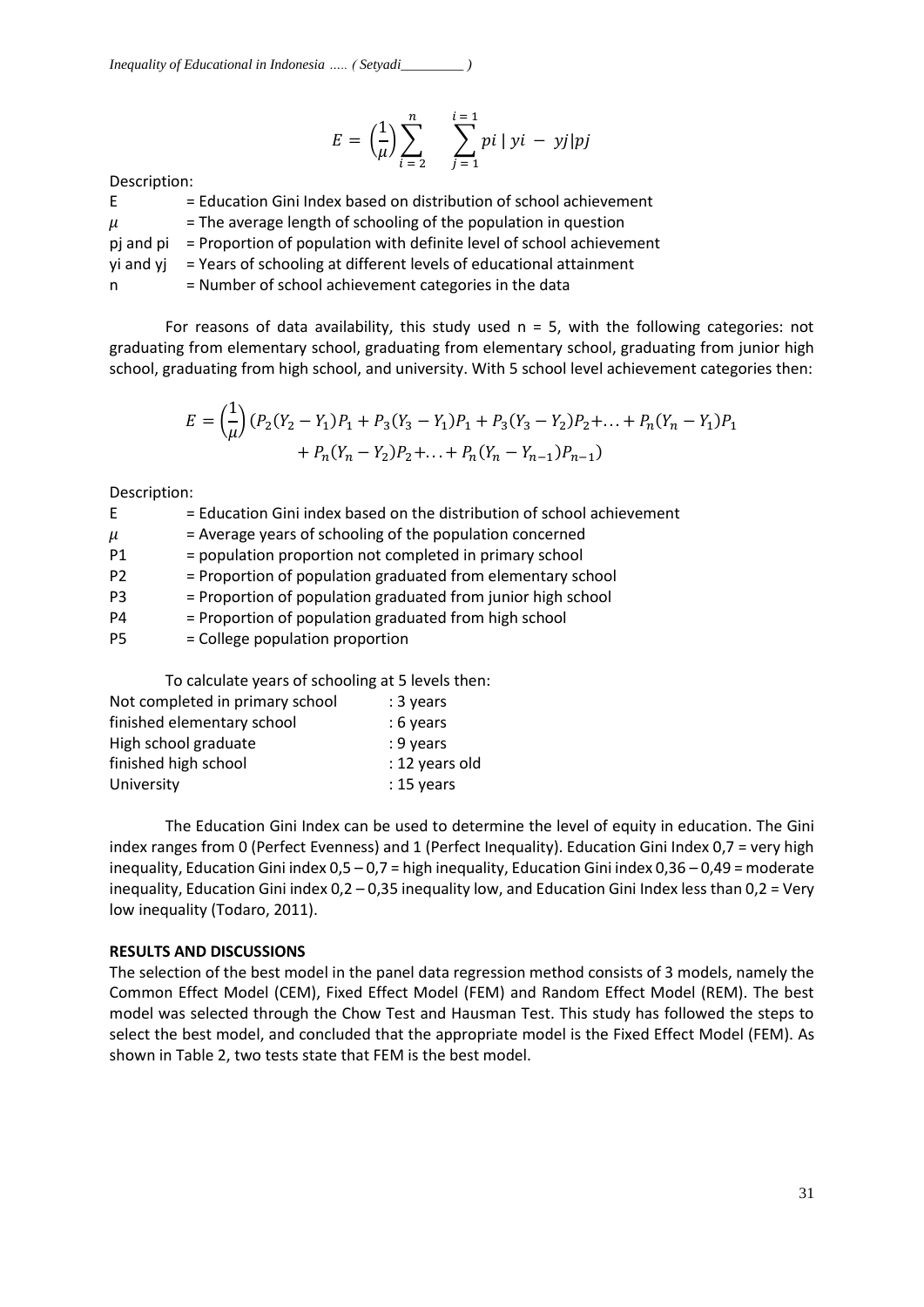| Chow test                  | 0.0000<br>HO: CEM model. H1: FEM model. Result: Reject H0, the |                                                      |                                         |           |           |  |  |
|----------------------------|----------------------------------------------------------------|------------------------------------------------------|-----------------------------------------|-----------|-----------|--|--|
|                            | best model is FEM                                              |                                                      |                                         |           |           |  |  |
| Hausman test               | 0.0000                                                         | HO: REM model. H1: FEM model. Result: Reject H0, the |                                         |           |           |  |  |
|                            |                                                                |                                                      | best model is FEM.                      |           |           |  |  |
| Decision:                  |                                                                | Two tests chose FEM as the best model.               |                                         |           |           |  |  |
|                            |                                                                |                                                      | Source: processed using Stata 16 (2021) |           |           |  |  |
|                            |                                                                |                                                      |                                         |           |           |  |  |
|                            |                                                                |                                                      | Table 3. Summary Statistics             |           |           |  |  |
| Variables                  | Obs.                                                           | mean                                                 | Std. Dev.                               | Min       | Max       |  |  |
| Dependent Variable         |                                                                |                                                      |                                         |           |           |  |  |
| <b>EDUCINEQ</b>            | 68                                                             | 0.2454459                                            | 0.04427                                 | 0.1526518 | 0.4212485 |  |  |
| Independent Variable       |                                                                |                                                      |                                         |           |           |  |  |
| GENDERGAP<br>68            |                                                                | 2.22431                                              | 0.6854713                               | 0.68      | 3.9       |  |  |
| <b>EDUCSPEND</b>           | 68                                                             | 17.00355                                             | 15.85527                                | 0.0339217 | 74.16094  |  |  |
| <b>Baseline Controls</b>   |                                                                |                                                      |                                         |           |           |  |  |
| <b>POVERTY</b>             | 68                                                             | 10.33176                                             | 5.438953                                | 3.42      | 26.64     |  |  |
| <b>GINI</b>                | 68                                                             | 0.3484118                                            | 0.0373704                               | 0.257     | 0.437     |  |  |
| <b>GRDP</b>                | 68                                                             | 10.48788                                             | 0.5375385                               | 9.426809  | 12.06634  |  |  |
| <b>Additional Controls</b> |                                                                |                                                      |                                         |           |           |  |  |
| PRIMARY                    | 68                                                             | 22.74809                                             | 4.364404                                | 13.07     | 30.09     |  |  |
| <b>SECONDARY</b>           | 68                                                             | 21.26765                                             | 2.112992                                | 17.1      | 25.94     |  |  |
| <b>TERTIARIES</b>          | 68                                                             | 24.27412                                             | 5.145452                                | 13.53     | 38.49     |  |  |
| <b>HIGHER</b>              | 68                                                             | 8.291618                                             | 1.989121                                | 4.55      | 13.06     |  |  |

| Table 2. Results of Selection of the Best Model |  |
|-------------------------------------------------|--|
|-------------------------------------------------|--|

**Test Probability Value Hypothesis and Results**

Source: Authors' estimation using the Central Bureau of Statistics (2021)

Classical assumption testing is carried out with several tests, namely: 1. Normality test; based on the regression results, it was found that the Jarque-Berratetest (0.8306) is less than (<) the Chi-Square table value (76.78), so the conclusion is that the data is normally distributed. 2. Multicollinearity test; Based on the regression results, it was found that the Correlation Matrix value between the independent variables was less than (<) 0,8, so the conclusion was that there was no multicollinearity condition between the independent variables. 3. Test of heteroscedasticity and autocorrelation; based on the data showing that the probability result is greater than the alpha value (0.05), it can be concluded that there is no heteroscedasticity and autocorrelation condition. The data in this study have met the criteria that are in accordance with the data research mechanism by being proven to have no data disturbances in the classical assumption test. Estimated panel data with Fixed Effect Model as follows:

Table 4. Structural Transformation and Education Inequality: Fixed Effect Estimations

| Dependent variable: Education Inequality |                   |              |             |             |              |
|------------------------------------------|-------------------|--------------|-------------|-------------|--------------|
| Variables                                | $\left( 1\right)$ | (2)          | (3)         | (4)         | (5)          |
| Independent Variable                     |                   |              |             |             |              |
| <b>GENDERGAP</b>                         | $-0.00268*$       | $-0.00310*$  | $-0.000382$ | $-0.00339*$ | $-0.000380$  |
|                                          | (0.001)           | (0.001)      | (0.001)     | (0.002)     | (0.001)      |
| <b>EDUCSPEND</b>                         | 0.0000155         |              |             | 0.0000184   | $-0.0000128$ |
|                                          | (0.000)           |              |             | (0.000)     | (0.000)      |
| <b>Baseline Controls</b>                 |                   |              |             |             |              |
| <b>POVERTY</b>                           | $-0.00268$        | $-0.00620**$ |             | $0.00539*$  | $-0.00125$   |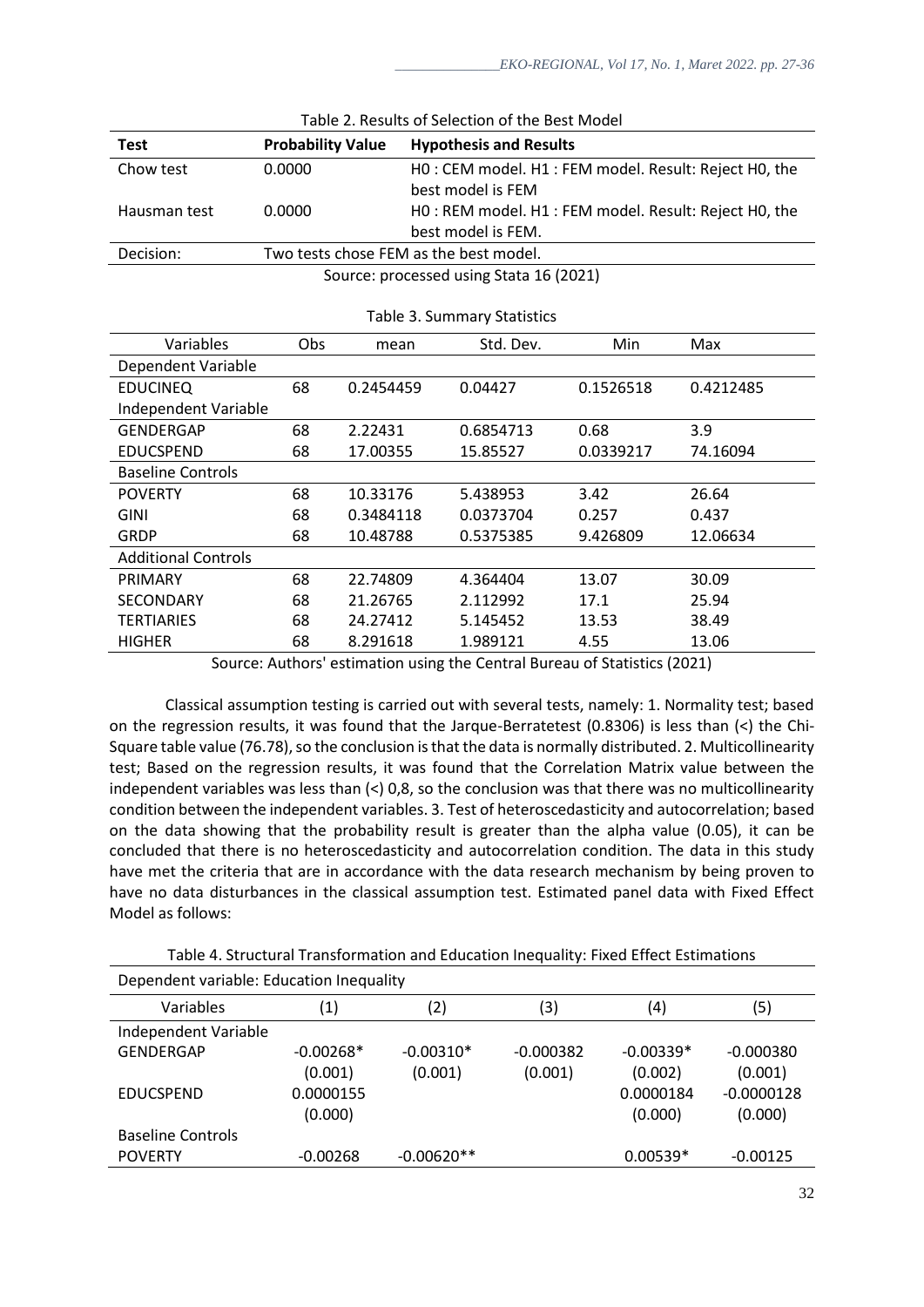|                            | (0.002)       | (0.002)       |               | (0.002)       | (0.001)       |
|----------------------------|---------------|---------------|---------------|---------------|---------------|
| <b>InGRDP</b>              | $0.0796**$    | $0.148***$    | $0.0425*$     | $0.140***$    | $0.0444*$     |
|                            | (0.026)       | (0.025)       | (0.010)       | (0.032)       | (0.020)       |
| <b>GINI</b>                |               | $0.154*$      |               |               | 0.0739        |
|                            |               | (0.066)       |               |               | (0.040)       |
| <b>Additional Controls</b> |               |               |               |               |               |
| <b>PRIMARY</b>             | $-0.00387***$ | $-0.00393***$ | $-0.00280***$ | $-0.00385***$ | $-0.00286***$ |
|                            | (0.001)       | (0.001)       | (0.000)       | (0.001)       | (0.000)       |
| <b>TERTIARIES</b>          | $-0.00115*$   |               | $-0.00258***$ |               | $-0.00243***$ |
|                            | (0.001)       |               | (0.000)       |               | (0.000)       |
| <b>SECONDARY</b>           |               | $-0.00129*$   | $-0.00347***$ | $-0.00119*$   | $-0.00340***$ |
|                            |               | (0.001)       | (0.000)       | (0.001)       | (0.000)       |
| <b>HIGHER</b>              | $-0.00181$    |               | $-0.00182**$  | $-0.00188$    | $-0.00156*$   |
|                            | (0.001)       |               | (0.001)       | (0.000)       | (0.000)       |
| Constant                   | $-0.425$      | $-1.178***$   | 0.0154        | $-1,028**$    | $-0.0227$     |
|                            | (0.276)       | (0.276)       | (0.212)       | (0.353)       | (0.217)       |
| R-square (within)          | 0.8171        | 0.7973        | 0.9405        | 0.7911        | 0.9457        |
| Observations               | 68            | 68            | 68            | 68            | 68            |
| Adjusted $R^2$             | 0.796         | 0.777         | 0.935         | 0.767         | 0.937         |

*p*-values in parentheses

 $p < 0.05$ , \*\*  $p < 0.01$ , \*\*\*  $p < 0.001$ 

Source: Authors' estimation using the Central Bureau of Statistics, 2021

Table 4. presents the main results of the panel data estimation of the fixed effect model (based on the Hausman specification test) which consists of many models. In education inequality, econometric estimates show similar findings to (Hamzah et al., 2017; Baloch et al., 2017; Banzragch et al., 2019) of evidence of a relationship between factors influencing educational inequality in Indonesia. Models 1, 2, and 4 show negative and significant results in gender inequality on educational inequality and models 3 and 5 show negative and insignificant results. This shows that the higher the gender inequality, the higher the education inequality.

The econometric estimation of the education budget on education inequality shows similar findings to (Sholikhah et al., 2014) Models 1 and 4 of the education budget show positive and insignificant results on education inequality. A positive sign of educational inequality means an increase in educational inequality. This shows that the education budget provided by the government is still not optimal and can be evenly accessed by the community, especially by the poor and geographical conditions between regions that are difficult to access education services. Meanwhile, model 5 of the education budget shows negative and insignificant results on education inequality. The higher the education budget that is allocated to the community and can be accessed and optimized, it will have an impact on reducing educational inequality. These results are similar to research (Adiningtyas & Budyanra, 2020; Banunu, 2021). The education budget in 34 Indonesian provinces in 2020 can be seen in the following quadrant image: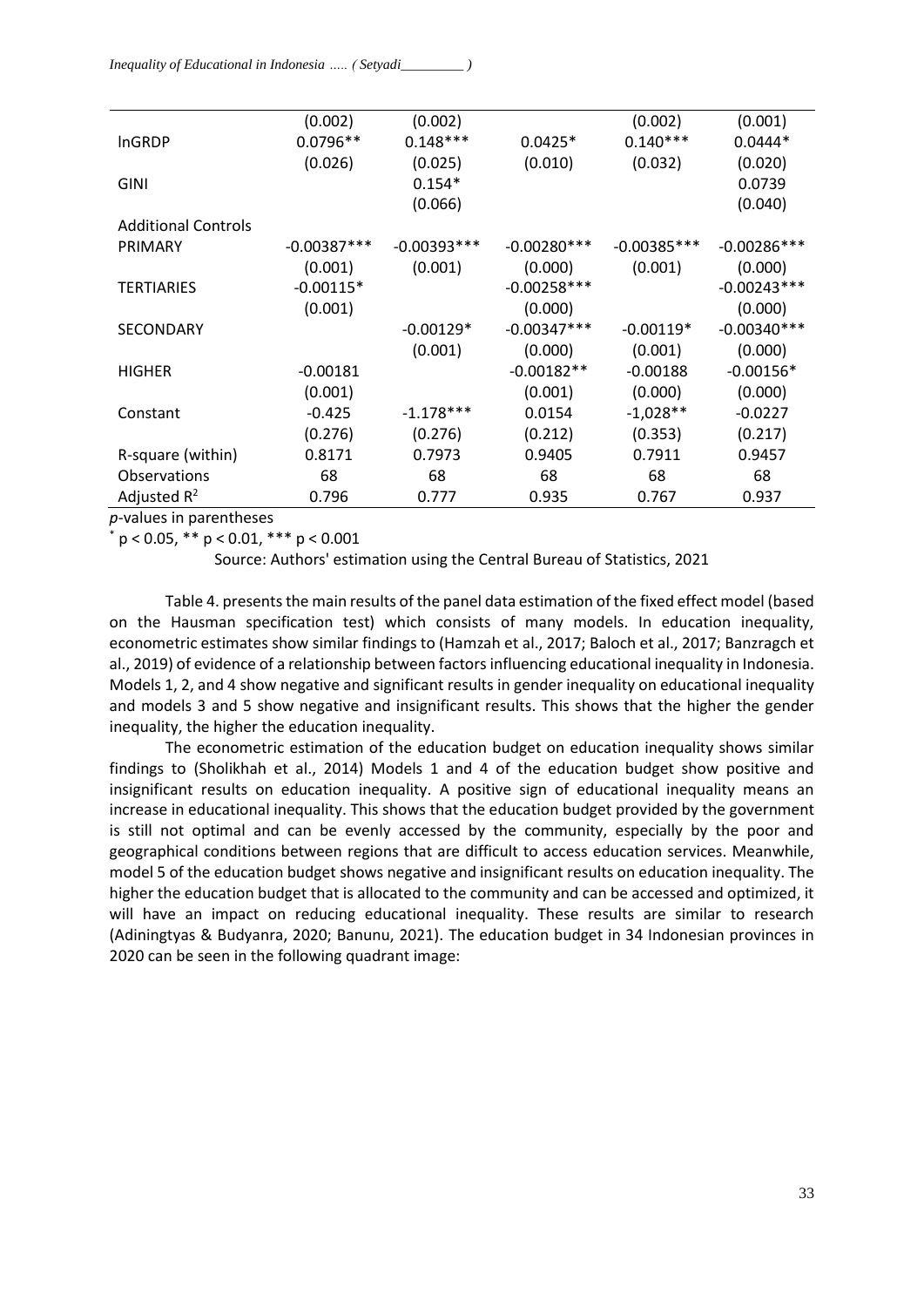

Figure 2. Education Spending and Education Inequality in 34 Provinces in Indonesia, 2020 Source: Central Bureau of Statistics, 2020

Figure 2. Shows provincial groups by education budget and education inequality as measured by the Education Gini Index. Quadrant 1 is a group of provinces with very high education budgets, but relatively large educational inequality. There are no provinces in Quadrant I. Quadrant II is a group of provinces with relatively low education budgets, coupled with large educational inequality. The province in Quadrant II is Papua Province. Quadrant III is a group of provinces with relatively low education budgets, but relatively even inequality in education. Provinces in Quadrant III include DKI Jakarta, West Java, Central Java, Yogyakarta, East Java, Banten, Bali, South Sulawesi and Southeast Sulawesi, South Sumatra, Aceh, North Sumatra, West Sumatra, Jambi, Bengkulu, Lampung, Bangka Belitung Island, West Kalimantan, Central Kalimantan, Central Sulawesi, West Nusa Tenggara, West Papua, Riau, Riau Islands, East Kalimantan and South Kalimantan. Quadrant IV is a group of provinces with relatively high education budgets and fairly even distribution of education. Provinces in Quadrant IV include Gorontalo, North Sulawesi, North Kalimantan, East Nusa Tenggara, West Sulawesi, North Moluccos and Moluccos.

The government budget for education spread across 34 provinces in Indonesia which is given to each province is still not evenly distributed, this can be seen based on the group of provinces that have relatively low and relatively high education budgets. Provinces that need to be considered are those in Quadrant II, namely Papua Province which has a low education budget and very high educational inequality compared to other provinces. This is caused by several factors; First, it is still difficult for the poor to access education services. Second, culturally the population is very tied to their culture so they are not easy to accept change. Third, structurally, natural conditions such as people living in the hills and far from the reach of government services are still difficult to access education services. Fourth, the limitations of educational facilities and infrastructure, both in terms of the limitations of teachers and the lack of supporting facilities such as transportation.

#### *Baseline Controls*

Model 4 poverty has a positive and significant impact on educational inequality. The higher the poverty rate, the higher the educational inequality. This condition occurs because when the poor prioritize work to meet the economic needs of their families rather than continuing their education. These results are in line with research (Adiningtyas & Budyanra, 2020; Banunu , 2021; Harahap et al., 2020; Soejoto et al., 2016). While Model 2 has a significant negative effect and models 1 and 5 show negative and insignificant results on educational inequality.

34 Models 1, 2, 3, 4 and 5 show that GRDP per capita has a positive and significant effect on educational inequality. The positive effect shows that the role of income per capita is not so important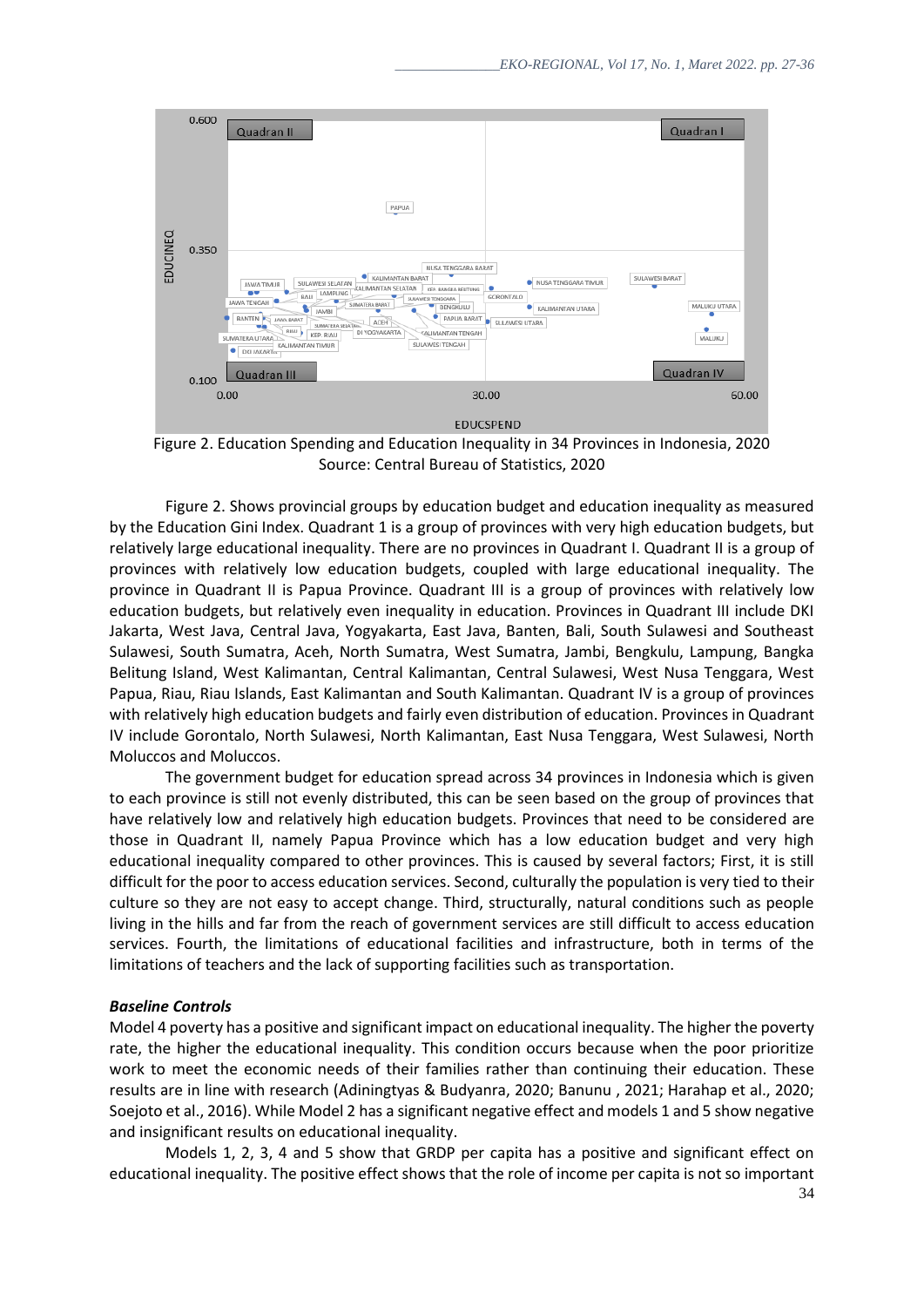in efforts to reduce educational inequality. The results of this study are in line with research conducted by (Soejoto, et al. 2016).

Model 2 shows that income inequality has a positive and significant effect on educational inequality. A positive sign indicates that income inequality can lead to high levels of educational inequality. This is because people with low incomes have limited access to education compared to people with high incomes. These results are in line with the research conducted by (Harahap et al., 2020). Model 5 shows a positive and insignificant relationship to educational inequality.

# *Additional Controls*

Models 1, 2, 3, 4, and 5 show that education at the elementary, junior high, high school, and college levels has a negative and significant effect on educational inequality. That is, the higher the education, the lower the educational inequality. Achieving basic to tertiary education can increase the opportunity to earn higher incomes and can improve people's quality of life. The results of this study are similar to the research conducted by Digdowiseiso (2010) which was adapted from the research of Thomas (2000). According to him, the average length of schooling tends to reduce educational inequality. This means that the higher a person's education, it can reduce educational inequality.

## **CONCLUSIONS**

Education is a central role in improving the quality of human resources that are able to encourage economic and social development which is the ideal of the nation's life to achieve prosperity. There have been many studies that discuss this issue related to addressing educational inequality. However, there are not many studies that examine educational inequality by combining various variables that affect educational inequality such as educational, social and economic factors in one research scope. On the other hand, the achievement of inclusive and equitable education for all communities is one of the targets in achieving the SDGs goals which are targeted to be achieved in 2030. With the increasing importance of achieving education that is equally accessible to all communities.

The role of the government is very decisive for educational attainment in Indonesia, especially in expanding access to education for all residents equally regardless of social, economic and political status. Improving educational facilities and infrastructure such as the availability of educators, adequate school facilities and taking into account the geographical and cultural conditions of the local community in accepting changes in the field of education, especially for remote areas which are very difficult to reach in accessing educational services.

## **REFERENCES**

- Adiningtyas, A. P., & Budyanra, B. (2020). Determinants of Districts/Cities Education Attainment Inequality in East Java Province During 2014-2016. *Jurnal Dinamika Ekonomi Pembangunan*, *2*(3), 1. https://doi.org/10.14710/jdep.2.3.1-18
- Amin, A. M., Asani, R. N. C. P., Wattimena, C. R. J., & Yuniasih, A. F. (2020). Determinan Ketimpangan Capaian Pendidikan Di Indonesia Tahun 2017. *Seminar Nasional Official Statistics*, *2019*(1), 593– 601. https://doi.org/10.34123/semnasoffstat.v2019i1.212
- Badan Pusat Statistik (2020). Rata-Rata Lama Sekolah Penduduk Umur ≥ 15 Tahun Menurut Provinsi. https://www.bps.go.id/indicator/28/1429/1/rata-rata-lama-sekolah-penduduk-umur-15-tahunmenurut-provinsi.html
- Badan Pusat Statistik (2020) PDRB per kapita atas dasar harga konstan 2010 (Ribu Rupiah). https://www.bps.go.id/indicator/52/296/1/-seri-2010-laju-pertumbuhan-produk-domestikregional-bruto-per-kapita-atas-dasar-harga-konstan-2010.html
- Badan Pusat Statistik (2020). Persentase Penduduk Miskin. https://aceh.bps.go.id/indicator/23/42/1/persentase-penduduk-miskin.
- Badan Pusat Statistik (2020). Penduduk Berumur 10 Tahun ke Atas yang Buta Huruf (Persen). https://www.bps.go.id/indicator/40/539/1/penduduk-berumur-10-tahun-ke-atas-yang-butahuruf.html